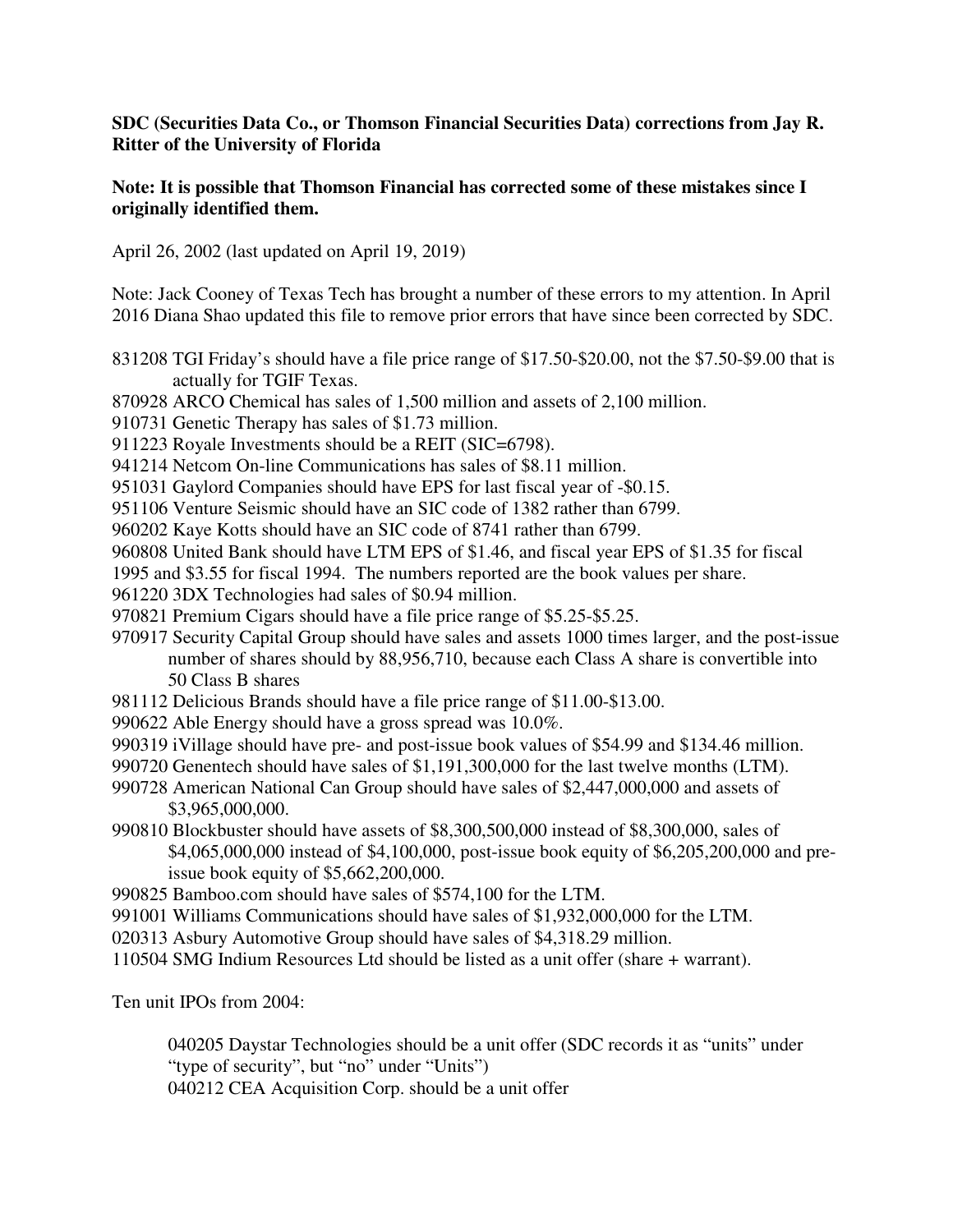040316 Chardan China Acquisition should be a unit offer 040317 Great Wall Acquisition should be a unit offer 040512 Tremisis Energy Acquisition should be a unit offer 040624 Arpeggio Acquisition should be a unit offer 040727 Sand Hill IT Sec Acq should be a unit offer 040824 China Mineral Acquisition Corp should be a unit offer 041210 International Shipping should be a unit offer 041216 Otelco Telecommunications Llc should be a unit offer

080130 Overture Acquisition, a Cayman Islands co. raising \$150 million on the Amex

**REIT misclassifications** (Craig Dunbar found three non-REITs that SDC classifies as REITs):

| 20070724 | BladeLogic Inc                | $\text{SIC} = 7372$ |
|----------|-------------------------------|---------------------|
| 20071002 | Constant Contact Inc SIC=7331 |                     |
| 20150618 | Univar Inc                    | $SIC = 5169$        |

### **Post-issue shares outstanding**

In general, Thomson Financial Securities Data has a high error rate on the post-issue shares outstanding. Thomson sometimes adds the shares issued to the post-issue number of shares outstanding, double-counting the shares issued. CRSP, on the other hand, is more reliable, except when it comes to firms with multiple classes of shares outstanding, where CRSP only reports the shares of the class or classes that are traded. When a company has two classes of common shares outstanding, CRSP will only report the number of shares in each class. Examples include Golden State Vintners (980721, where class B shares were issued) and Hometown Auto Retailers (980728, where class A shares were issued), and United Parcel Service in 1999, Google in 2004, and Facebook in 2012. Elsewhere on my website you can find a listing of dual-class IPOs as used in Loughran and Ritter's 2004 "Why Has IPO Underpricing Changed Over Time?", which I periodically update.

For 1996-2000 IPOs, Alexander Ljungqvist of NYU has posted at http://www.stern.nyu.edu/~aljungqv/research.htm a summary of the problems with shares outstanding, venture capital backing, and syndicate size.

### **Some mistakes:**

For some reason, SDC does not list the March 19, 2008 IPO Of credit card processor Visa, an \$18 billion IPO that accounted for half of all the proceeds of IPOs in 2008!

810409 Exploration Surveys Class A should have post-issue shares outstanding (PI) of 2,333,334 838224 American Software Class A should have PI of 4,250,000 841206 National Business Systems should have PI of 4,320,430 860611 Andover Togs should have post-issue shares outstanding (PI) of 3,300,000 861113 Huffman Koos should have PI of 4,000,000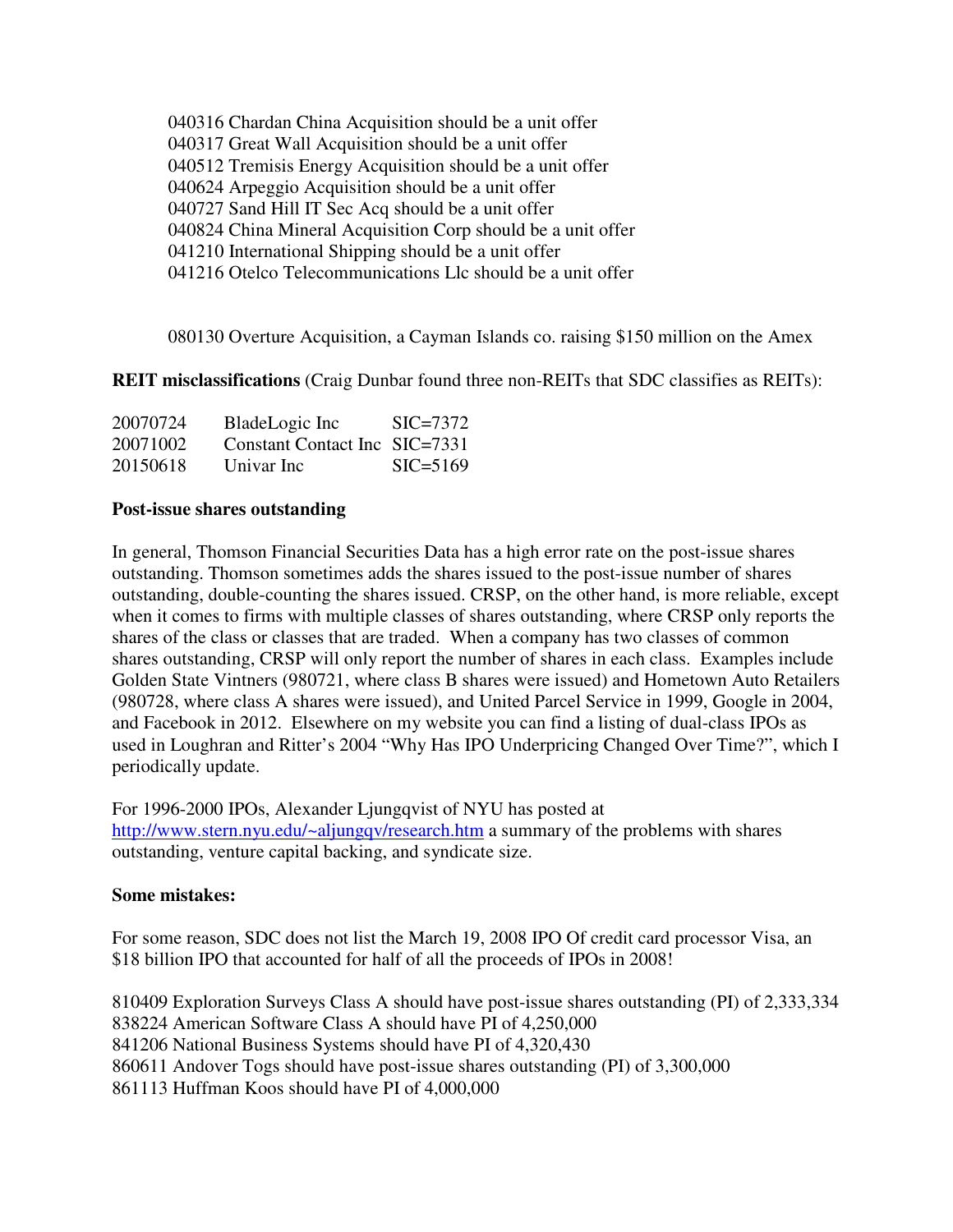861212 Brown Transport should have PI of 6,500,000 871008 Communications Transmission should have PI of 11,613,440 880406 US West NewVector Group should have PI of 49,550,272 940510 Boyd Brothers Transportation should have PI of 3,750,000 951212 Physio-Control Interntnl should have PI of 17,934,734. 951214 Tollgrade Communications should have PI of 5,443,830. 960311 Vanstar should have PI of 39,260,000 (SDC records 48,449,439) 970409 Meade Instruments Corp should have PI of 7,500,000 970701 Cal Dive International should have PI of 14,128,000 (SDC records 8,589,500) 971124 Benckiser NV The IPO is for class B shares for this Dutch company, and there are 38,761,670 class A + 13,655,000 class B shares, for a total of 52,416,670. 980210 Duane reade should have PI of 16,958,000 991029 Akamai Technologies should have the fraction of the company offered as 9.84% of the post-issue number of shares. 12-month revenue in the year before issuing is \$1.29 million. 100421 DynaVox should have PI of 29,826,648. 110728 C&J Energy Services Inc should be listed as traded on the NYSE.

120203 Cempra should have PI of 19,768,962 (SDC records 15,667,620)

The number of overallotment shares exercised is frequently wrong. Many IPOs are listed as having 0 shares exercised, when in fact some or all of the overallotment option was exercised.

### **Number of managing underwriters:**

SDC has some mistakes in the number of managing underwriters (lead or co-leads + comanagers). In a few cases they list the total number of underwriters in the syndicate rather than the number of managers. Some of these mistakes were first identified by Alexander Ljungqvist.

Omni Insurance Group on 7/29/93 should have 1 manager rather than 37. Lincoln Heritage Corp. on 10/27/98 should have 1 manager rather than 10. Delicious Brands on 11/12/98 should have 2 managers rather than 7. DrKoop.com on 6/8/99 should have 3 managers rather than 2. ID Systems on 6/30/99 should have 1 rather than 17 managing underwriters. Perficient on 7/29/99 should have 1 rather than 7 managing underwriters. Aironet Wireless on 7/29/99 should have 3 rather than 11 managing underwriters. Quest Software on 8/12/99 should have 4 rather than 7 managing underwriters. Freeshop.com on 9/27/99 should have 4 rather than 19 managing underwriters. b2bstores.com on 2/15/00 should have 2 rather than 7 managing underwriters. eSafetyworld on 2/18/00 should have 1 manager rather than 4. Pacific Mercantile Bancorp on 6/14/00 should have 1 manager rather than 5.

There are also mistakes in the number of bookrunners.

Lazard Ltd on 20050504 had one bookrunner (Goldman Sachs) and four other co-leads (Citigroup, Lazard, Merrill, and Morgan Stanley).

Allied World Assurance on 20060711 had one bookrunner and two other co-leads (Citigroup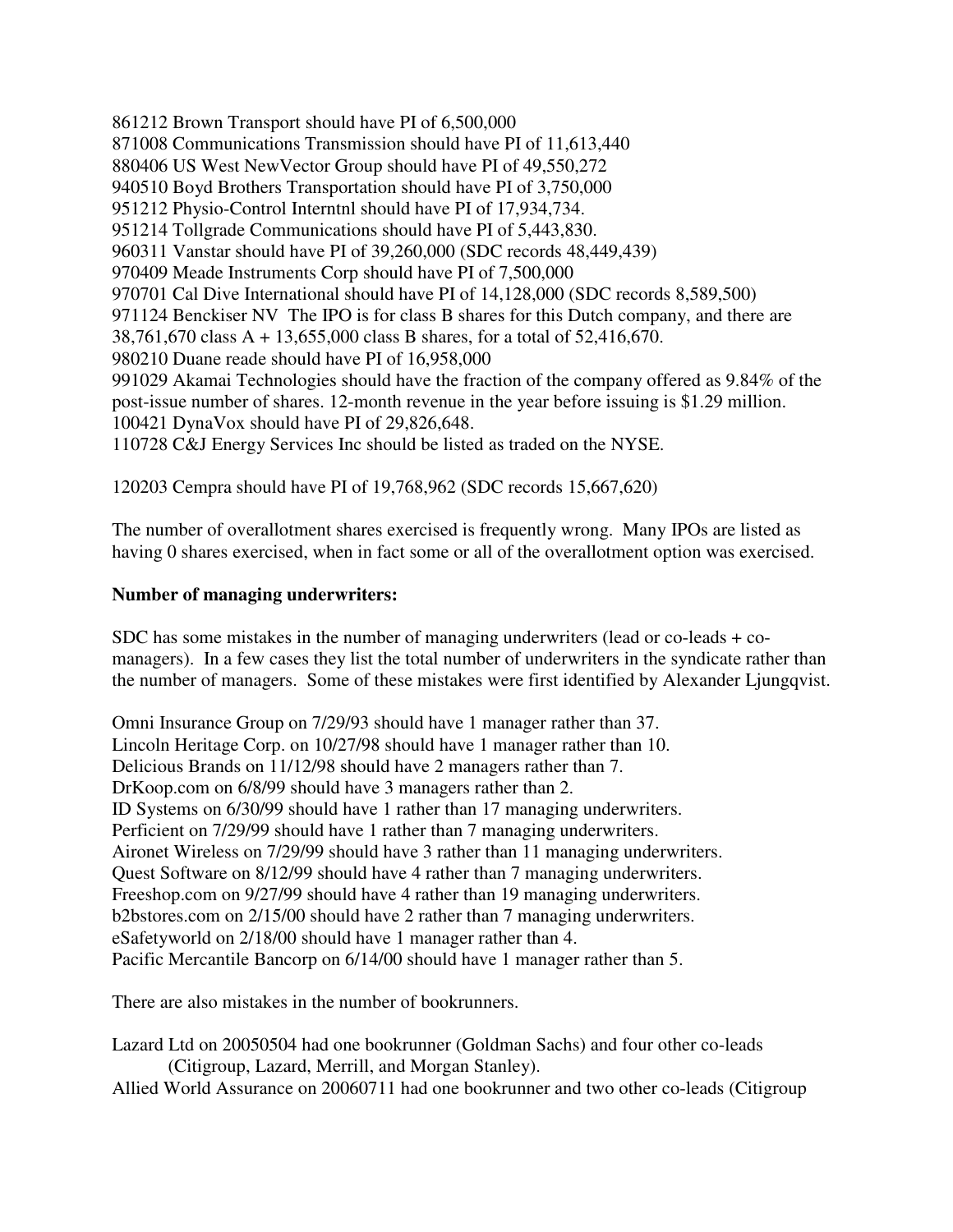and JPMorgan) Universal Power Group on 20061221 had one bookrunner (Ladenburg) and one other co-lead (Wunderlich) OpNext on 20070214 had one bookrunner and two co-leads (CIBC and JPMorgan)

# **Offer Prices:**

Brad Jordan of the University of Kentucky has caught four mistakes in the SDC offer prices:

SPI Pharmaceuticals on 19831005 should be \$12.00, not \$15.00. (SDC records OP=15) This Can't Be Yogurt on 19840510 should be \$7.75, not \$7.25. (SDC records OP=7.25) Atlantic Bank & Trust on 19960416 should be \$6.75, not \$15.25. (SDC records OP=15.25) Innotrac Corp on 19980506 should be \$12.00, not \$17.00. (SDC records OP=17)

## **Market Prices:**

Bloomin' Brands on 20120808 has a first close of \$12.41, which is missing from SDC. Noodles on 20130628 has a first close of \$36.47, which is missing from SDC. Acacia Communications on 20160513 has a first close of \$30.95, which is missing from SDC. Atkore Communications on 20160610 has a first close of \$16.00, which is missing from SDC. Canada Goose on 20170324 has the offer price of \$17.00 in Canadian dollars, but the first closing market price of \$16.17 is in U.S. dollars. The offer was jointly listed on the NYSE and Toronto. With the prevailing exchange rate, the \$U.S. offer price was \$12.76. The close was C\$21.53, up 26.7%.

## **Other:**

Aztec Technology Partners on 19980610 did not go public. It was withdrawn, but the parent company did make a distribution to shareholders and trading commenced. (SDC records this as an IPO)

Uproar Inc on 20000316 from the U.S. had been traded on EASDAQ

Apollo Global Management LLC on 20110329 has an incorrect SIC code. It is an investment management company (6282).

## **IPOs that had financial sponsors (venture capitalists or buyouts) but are not classified as such by SDC (I classify most of these as growth capital-backed, a subset of VC-backed):**

19831006 Surgicare Corp. 19831207 TGIF Texas (note: this is a different company than TGIF) 19840510 This Can't Be Yogurt (TGIF) 19851014 Centrafarm Group NV 19860620 Health Management Associates 19931110 Trident NGL Holding 19940628 ValuJet Airlines 19950802 Owen Healthcare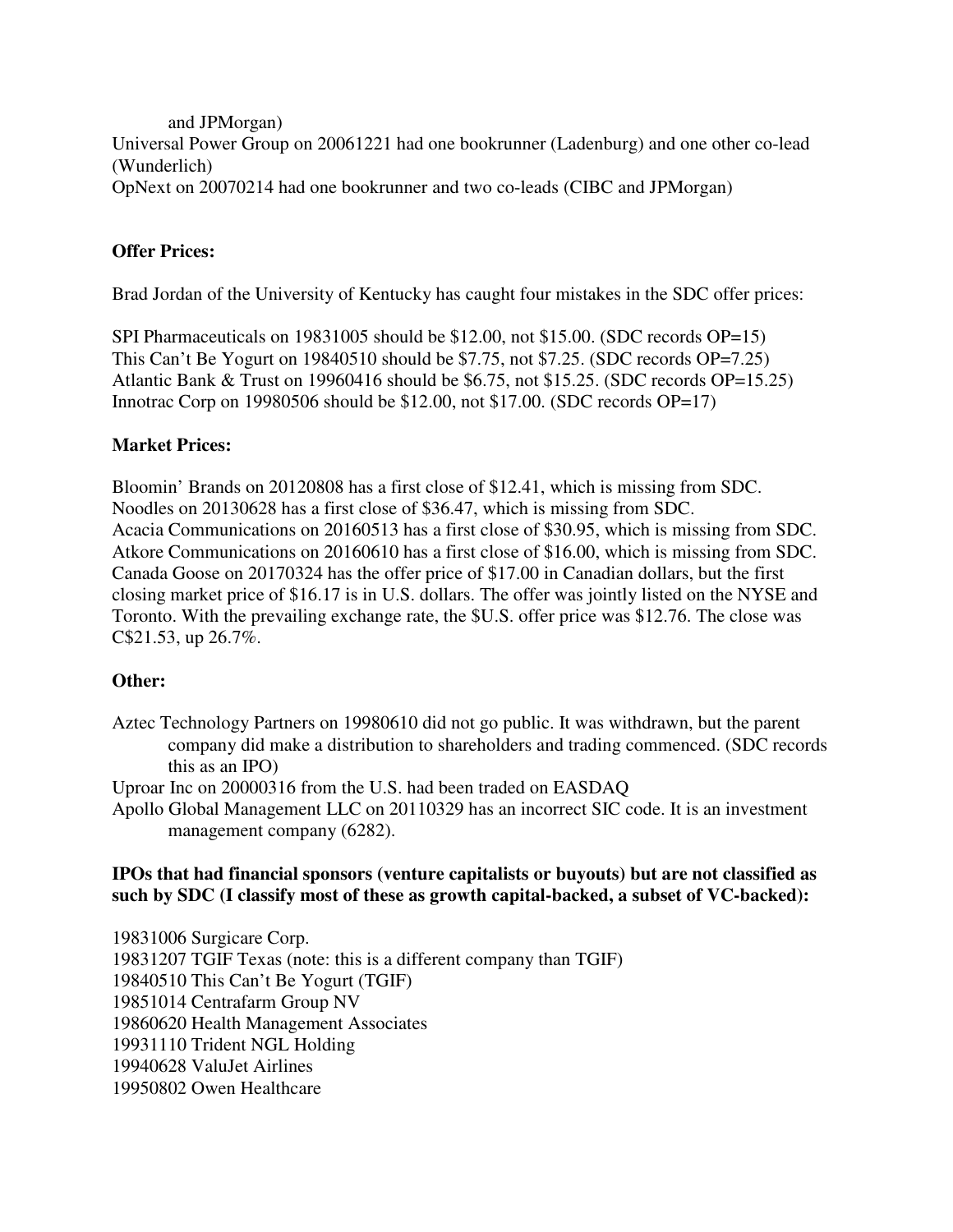19950809 Community Care of America 19951030 Vanguard Airlines 19960619 Fine Host 19960925 Coffee People 19961003 Advanced Health 19980714 National Equipment Services 19990128 Entercom Communications 20000113 Orion Power Holdings 20010404 Select Medical Corp 20020313 Asbury Automotive Group 20020418 Medical Staffing Network 20021111 SI International

## **Follow-ons from OTC:**

Jack Cooney of Texas Tech alerted me to some of the following "re-IPOs". The following offerings are classified by SDC as an IPO, but most or all were already trading on the pink sheets or bulletin board and could be classified as a follow-on offer:

Ladish on 19980309 had been traded OTC previously, and hence is a follow-on offer. CUI Global on 20120216 Galectin Therapeutics on 20120322 Parametric Sound on 20120322 Chanticleen on 20120621 Howard Bancorp on 20120713 was traded OTC bulletin board MagneGas Corp on 20120816 was already traded on the Nasdaq Capital Market Puma Biotechnology on 20121018 Xplore technologies on 20121025 Northwest Biotherapeutics on 20121206

Advaxis on 20131016 Retrophin on 20140110 Intra-Cellular Therapies on 20140130 SMTP on 20140130 Ignyta on 20140313 CBD Energy Limited on 20140613 is an Australian company already listed on the OTCBB

### **ADRs:**

Thomson Financial lists a lot of foreign companies that issued ADRs (American Depository Receipts or American Depository Shares) and listed on the NYSE or NASDAQ as IPOs when in fact they were follow-on offerings (SEOs), with the company having already been traded in its home market. Dealogic lists these issues as follow-ons. (Thanks to Gustavo Maturana for assistance on the Chilean companies.) Part of the problem is that the NYSE in many years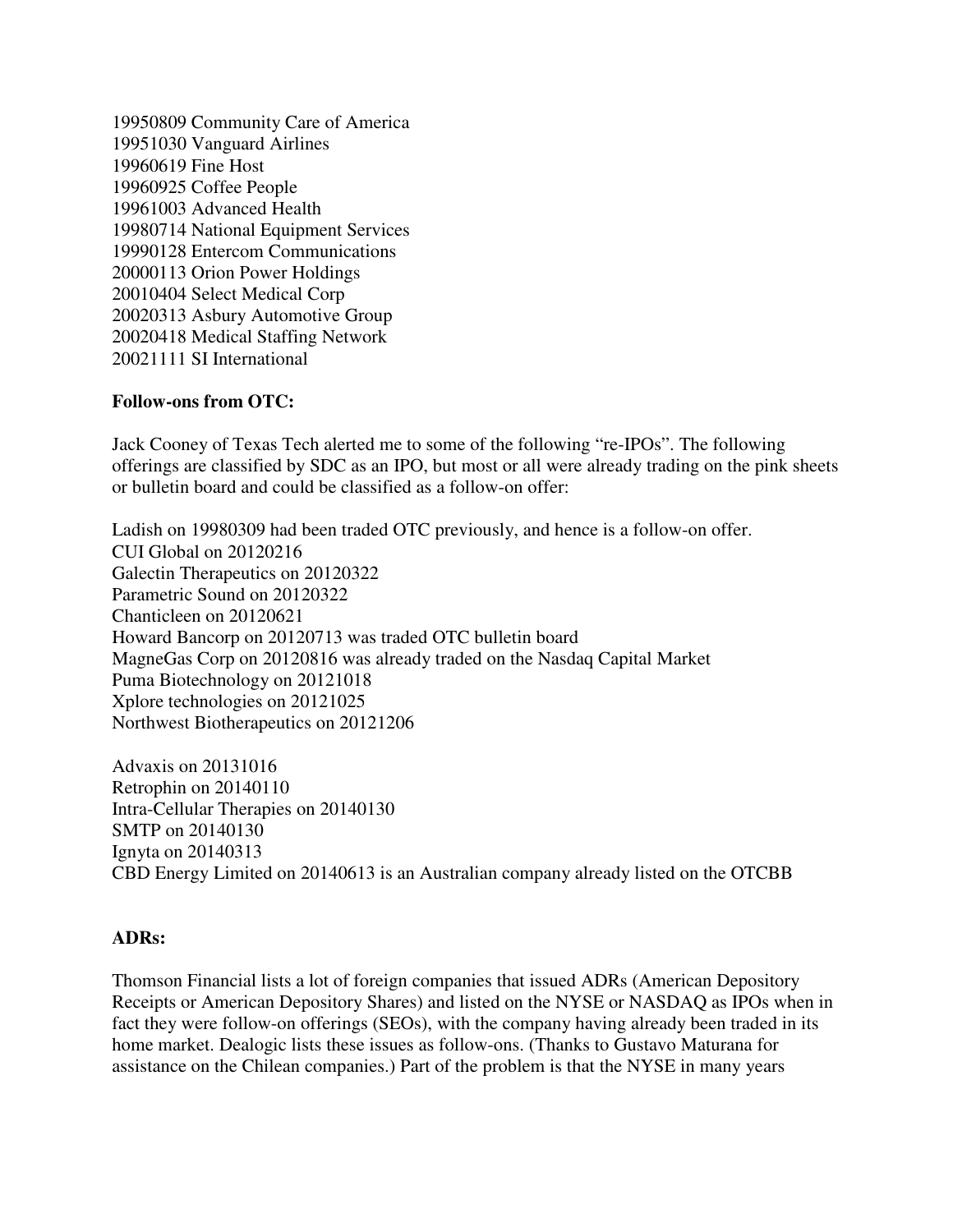defines a foreign IPO as an NYSE offering that has not previously traded in the U.S. Examples of misclassified IPOs, which were actually follow-on offerings, are

19840626 Louis Vuitton from France 19911119 Vitro SA from Chile

19920526 Aracruz Celulose from Brazil 19920923 Cia Cerrecerias Unidas from Chile

19930126 Rhone-Poulenc from France 19930504 BAESA from Argentina 19930518 Petroleum Geo-Services from Norway 19930523 Madeco of Chile 19930610 Banco de Galicia, Buenos Aires from Argentina 19930613 Maderas Y Sinteticos from Chile 19930920 Sociedad Quimica y Minera SA from Chile 19931019 Eneris from Chile 19931123 Banco Frances del Rio de la Plata SA from Argentina 19931125 Rhone-Poulenc SA of France 19931201 Grupo Financiero Serfin from Mexico 19931213 Grupo Televisa from Mexico

19940201 Benetton Group SpA from Italy 19940628 Laboratorio Chile from Chile 19940711 Grupo Sidek from Mexico 19940713 DESC Sociedad de Fomento Industrial SA de CVfrom Mexico 19940717 Chilgener from Chile 19941014 Pohang Iron and Steel from South Korea 19941116 Administradora de Fondos from Chile 19941208 Internacional de Ceramica SA from Mexico

19950627 Nera ASA from Norway 19950726 Santa Isabel from Chile 19951102 Banco del Edwards from Chile 19951113 Koor Industries Limited from Israel 19951122 MAID PLC from the UK

19961009 SCOR from France

19970129 Doncasters PLC from the UK 19970327 Logitech International from Switzerland 19970508 Supermercados Unimarc Ltda from Chile 19970521 Uniao de Bancos Brasilieros SA from Brazil 19970528 Cia Brasileira de Distribuicao from Brazil 19970612 ING Groep NV from the Netherlands 19971008 Taiwan Semiconductor from Taiwan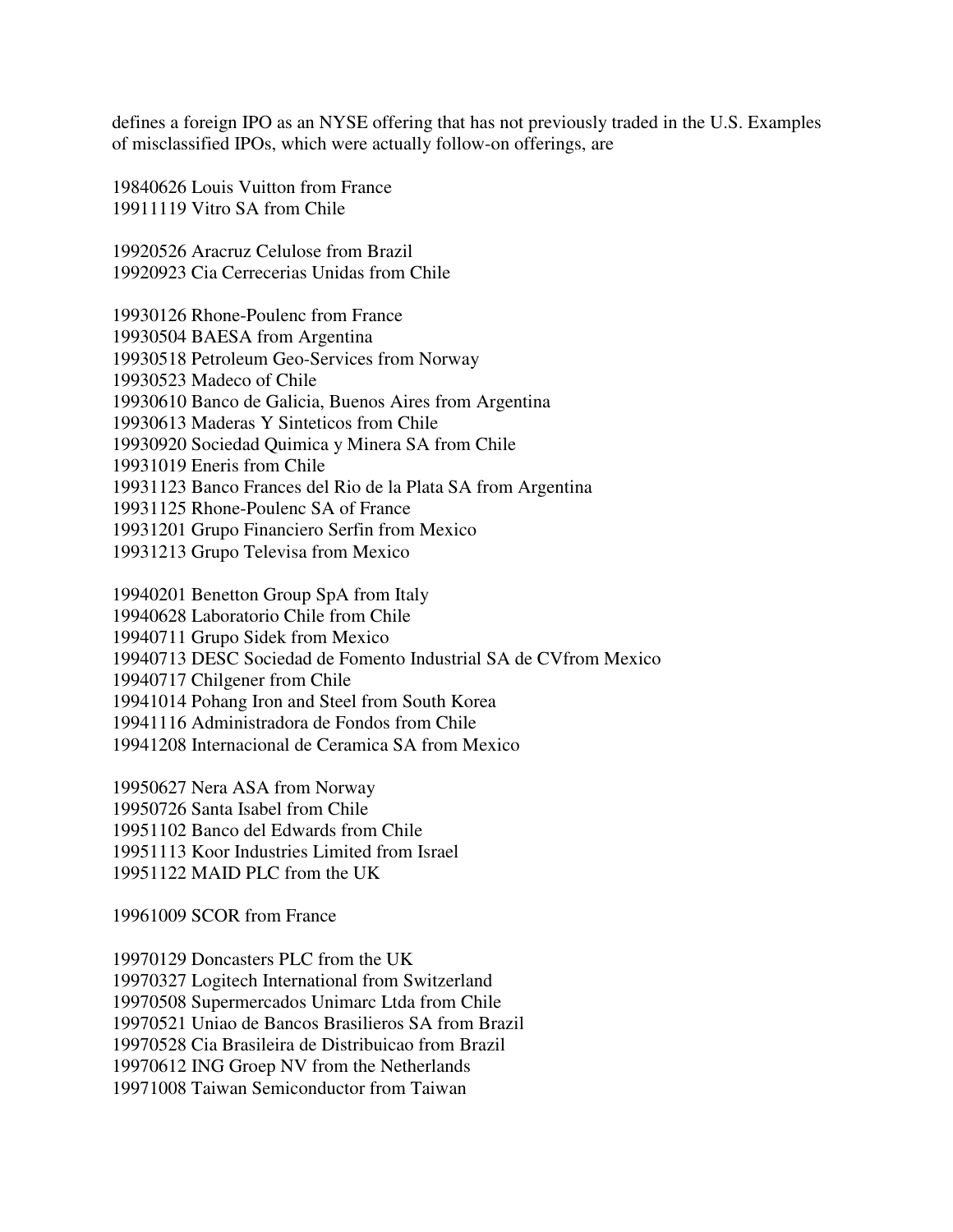19980325 Shire Pharmaceuticals Group from the UK

19990525 Korea Telecom from South Korea 19990922 ICIC of India from India 19991016 National Bank of Greece from Greece

20000315 Activcard SA from France 20000329 Hanaro Telecom from South Korea

20010515 Satyam Computer Services Ltd from India

20020320 Cia Vale do Rio Doce from Brazil 20020509 Sabesp from Brazil 20020524 AU Optronics from Taiwan 20020710 Randgold Resources Ltd from Jersey

20031216 Webzen from South Korea

20041028 Mechel Steel from Russia

20131105 Avianca from Columbia

20171110 Erytech Pharma SA from France was an ADR already traded on Euronext Paris

Thomson Financial lists other foreign issues as IPOs that were actually **follow-on offerings**. Among these are:

19840925 Club Med from Cayman Islands 19920306 ISG Technologies from Canada 19960213 SoftQuad International from Canada 19990729 Peace Arch Entertainment Group from Canada 20000601 Nelvana Ltd from Canada 20010301 Hemosol from Canada 20031218 Marshall Edwards from Australia (unit offer) 20041014 Gerdau Ameristeel from Canada 20050927 Ituran Location & Control from Israel 20070424 Ocean Power Technologies from the U.S. had been listed on London's AIM 20070523 StarLIMS Tech from Israel 20080729 Globe Specialty Metals from the U.S. had been listed on London's AIM 20100528 GenMark Diagnostics from the U.S. had been traded on London's AIM 20110204 Medquist Holdings Inc had been listed on London's AIM 20131205 Kofax was traded in London 20140424 Lombard Medical was traded on London's AIM 20180504 ASLAN Pharmaceuticals from Taiwan was traded on the Taipei Exchange